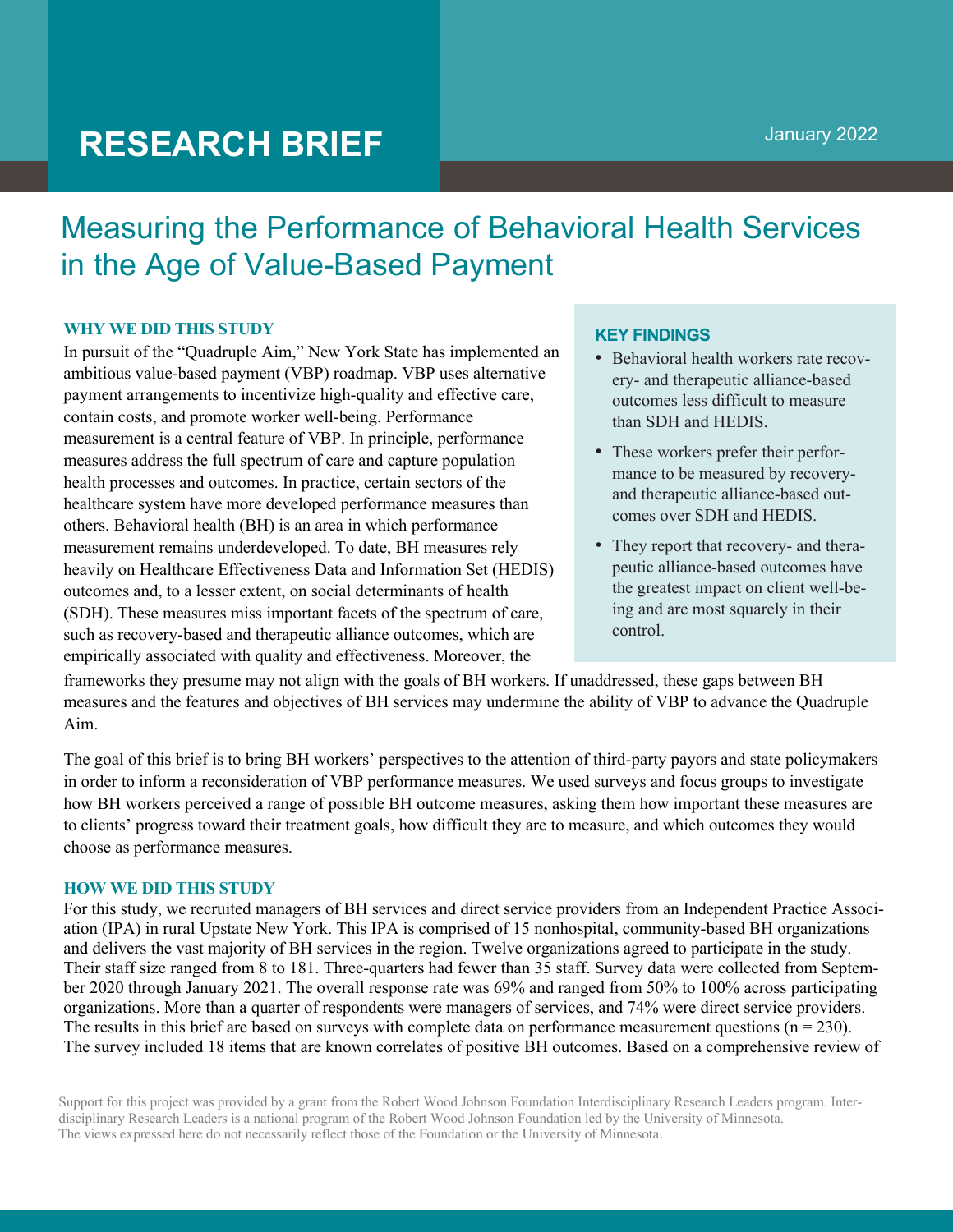**Figure 1. Percentage of responses rating a given category** *"***difficult to measure***"***; percentage of responses reflecting choice of performance measurement.**



Rated difficult to measure

the BH literature, we identified 6 items that measure aspects of recovery-based services and therapeutic alliance: clients' endorsement of treatment goals, engagement with treatment, therapeutic bond with service providers, connections to others who support their recovery, belief in their ability to make positive change, and recognition of their strengths. Eight items measure SDH, such as employment, housing, criminal justice involvement, and access to transportation. Four items are common HEDIS measures: clients' ability to remain out of the hospital whenever possible, adherence to medications, connection to care in the community following hospitalization, and management of chronic physical illness(es). We asked respondents to rate how *important* each item is (not, somewhat, very, extremely) to clients' progress toward their treatment goals, how *difficult* it is (not, somewhat, very, extremely) to gauge the degree to which clients achieve it, and to select up to four items they would *choose* as performance measures. We administered surveys using Qualtrics and analyzed the data using STATA.

To center BH workers' perspectives in our findings, we followed the survey with focus groups, conducted via Zoom in June 2021. We conducted two focus groups with a total of seven managers and three focus groups with a total of 14 direct service providers. We presented focus group participants with a list of the 18 survey items organized into three respective categories: recovery and therapeutic alliance, SDH, and HE-DIS. We asked participants to describe in their own words what they perceived each category to represent. Next, we showed them the bar graph presented in Figure 1, but instead of naming the bars, we labeled them with numbers 1, 2, and 3. We invited participants to consider why survey respondents may have rated items in a given category as less difficult to measure than those in another or may have preferred a certain

Would choose to measure performance

category over others. This approach minimized bias and ensured that when participants discussed categories, they were working from their local understandings rather than ours. Focus groups were audio recorded, transcribed, and coded using NVivo qualitative software.

#### **WHAT WE FOUND**

**Importance:** BH workers strongly endorsed all 18 items as important for clients' progress toward their treatment goals. Between 92% and 100% of survey respondents rated each item as somewhat or very important. These results indicate that respondents perceived the categories of recovery and therapeutic alliance, SDH, and HEDIS as equally consequential for clients.

**Difficulty:** BH workers indicated that recovery and therapeutic alliance measures are less difficult to gauge than SDH and HEDIS measures. Half (51%) of respondents rated recovery and therapeutic alliance measures as somewhat or very difficult to measure. A significantly greater proportion rated SDH (55%) and HEDIS (66%) items as somewhat or very difficult to measure  $(p<.01)$ .

**Preference:** A significantly greater percentage of BH workers indicated that they would choose to measure their performance with recovery and therapeutic alliance items over HEDIS and SDH items  $(p<.01)$ . 38% of respondents indicated that they would choose to have their performance measured by at least one of the recovery and therapeutic alliance items, whereas 12% would choose HEDIS and 8% SDH measures.

**Recovery and therapeutic alliance:** Focus group participants associated the recovery and therapeutic